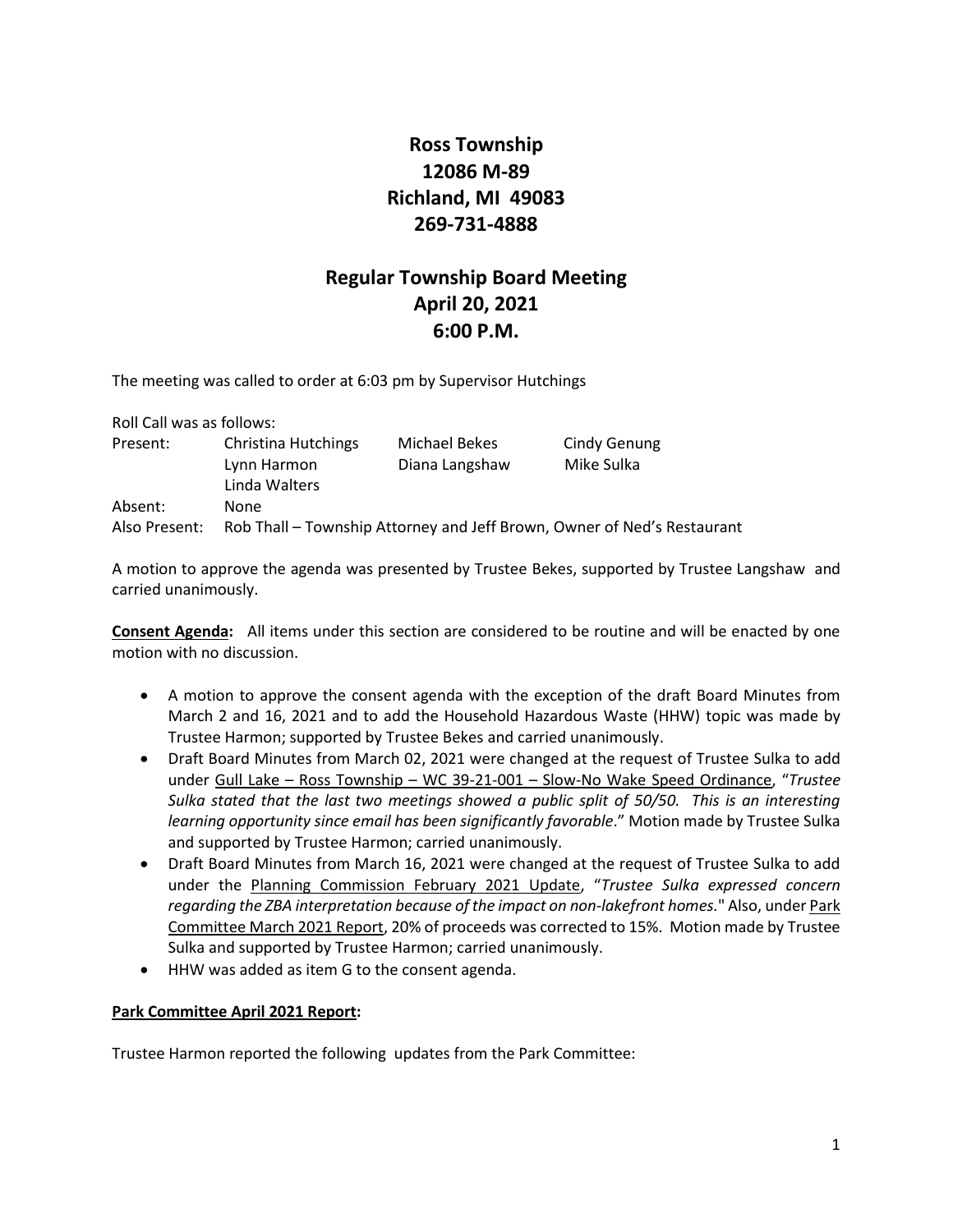- Ned's Food Truck in the Park: The township will be receiving 15% of the sale paid to us once a month. The money will go into a special park savings fund for future updates. Rob Thall, Township Attorney will look over agreement and then have the Board vote on it.
- Daily operations and special projects: They must be first approved by Supervisor Hutchings per Rob Thall, Township Attorney; all other items must be approved by the Board; items considered daily operations include purchasing "no smoking" signs for the Park. This must be done with prior approval from Supervisor Hutchings.
- Clean up and work dates before opening the Park are scheduled for the end of April through opening day of the park. Trustee Harmon's Scout Troops will have at least two Tuesday evening work days beginning the end of April. Boy Scouts carry their own liability insurance. Volunteers must sign a waiver.
- May 15<sup>th</sup> will be the Rotary work day with several more to follow.
- Trustee Langshaw briefed the Board on the following:
	- 1) 56 total parking spaces
	- 2) 160 residents per Park maximum
	- 3) 40 people for 1 toilet; the park has scheduled 4 toilets for the Park
	- 4) It was suggested to get a "clicker" to count the number of people who enter the Park.

## **Planning Commission March 2021 Update:**

- Trustee Bekes stated that Jim Lauderdale would remain PC Chairperson, Sherri Snyder is the new Vice-Chair and Michael Moore, will remain Secretary.
- The site plans for *Gull Lake Ridge Apartments* was approved by the Board with conditions.
- The Master Plan is almost complete with a few minor changes. The Township will read the completed Master Plan and then will prepare it for distribution. Once this has been completed, there will be a public hearing. The Master Plan will also be sent to neighboring townships.

**Treasurer's Report**: Treasurer Genung requested Board action on approving outside vendors. Trustee Sulka made a motion to accept the outside vendors and Trustee Bekes supports; carried unanimously. The outside vendors are:

- 1. CPA/Auditor Siegfried Crandall, PC
- 2. Township Attorney Bauckham, Sparks, Thall, Seeber, & Kaufman, PC
- 3. Township Engineer Prein & Newhof
- 4. Insurance Company Ted Hartleb Agency
- 5. Planning Consultant Rebecca Harvey
- 6. Building & Zoning Company Associate Government Services
- 7. Financial Institutions Treasurer's discretion under Township Depository Guidelines
- 8. Property Tax Payment Designee's Treasurer, Deputy Treasurer, Clerk, Deputy Clerk, and Office Manager

## **Supervisor Report:**

• Four Townships Water Resources Council - There is an annual membership fee to FTWRC for 2021 for a total of \$500. Motion made by Trustee Harmon, supported by Trustee Langshaw and carried unanimously.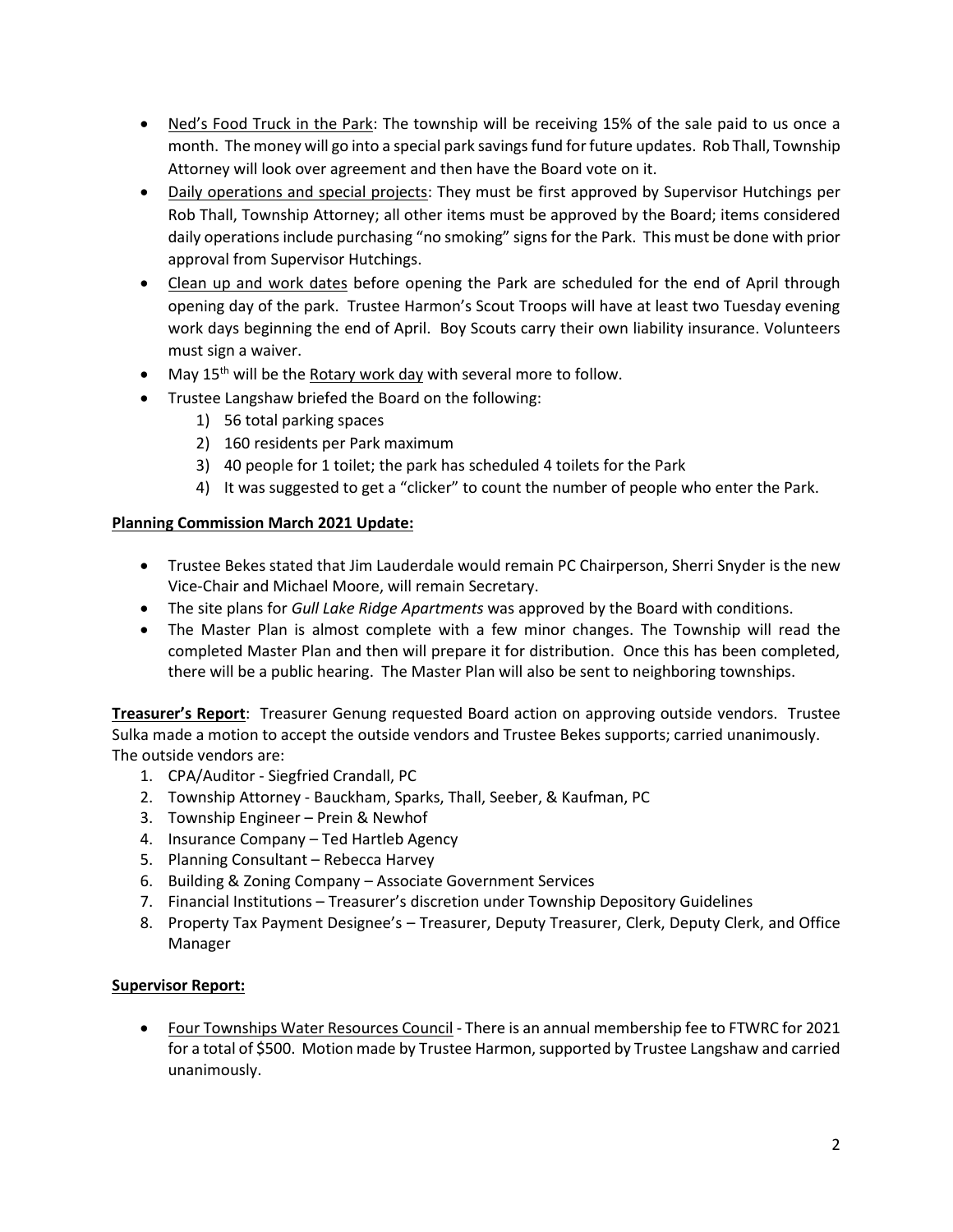- Credit Card for the Township It was determined by Supervisor Hutchings that the Township needs a credit card in the Supervisor's name for office expenses. We need to get a "no fee" one and need to check on the credit card policy first. A motion was made by Trustee Bekes, supported by Trustee Harmon and carried unanimously.
- Life Care There were a total of 76 calls for the month of March for LifeCare.
- Postage and Website Supervisor Hutchings is looking at outsourcing the website and postage. More information to come.
- Sandbar Patrol Attorney Thall had concerns and stated that we should "leave it to the professionals." The Township should look into refunding the money denoted for this cause.

### **Old Business:**

- Boiler & Furnace Maintenance Contract A motion was made by Trustee Harmon and supported by the Trustee Bekes to select Mark Newhaus, Spectrum Boiler & Mechanical, for the new Boiler and Furnace Maintenance contract. The vote carried unanimously.
- Buoys/Markers for Slow, No Wake Zone There will be divers to determine the chain length. Buoys have not yet been placed.
- Short Term Rental Ordinance With Rob Thall, currently pending.
- No Parking Ordinance in South Bay Pending

### **New Business:**

- Road Commission PAR funding Richland has agreed to pay for half of the 36<sup>th</sup> Street project. Ross Township now has left over PAR funds and we need to come up with a new project for those funds.
- LaBelle Road Trustee Harmon makes a motion to accept the petition and Supervisor Hutchings supports; carries unanimously.
	- 1) The Township adopts a resolution of intent to move forward with the project and will set a public hearing date to hear objections to the petition, plans, costs, and special assessment district boundaries (May 18<sup>th</sup> Board meeting).
	- 2) After the public hearing the board can establish the special assessment district by resolution and then set a public hearing on spreading the costs on the special assessment roll (June 15<sup>th</sup> Board meeting).
	- 3) A public hearing is then held to hear objections to the spread of costs on the parcels and after the hearing the Board can authorize the assessment on the properties, the billing schedule, and move forward with the project (July  $20<sup>th</sup>$  Board meeting).
	- 4) A new estimate for the road was presented to the Board; the new amount is \$69,266.00.

## **Public Comments**:

- *Doug Bogema* The Township needs to hire someone on the outside for following up with complaints. Doug no longer wants to do it.
- *Jeff Christensen* Despite the Chavin verdict, all is calm so far. He stated he was glad to be here in person. The new deputy, Bailey Kloosterman has a B.S. in Criminal Justice. There was a glitch with his required training but he is almost done. Until then, his position will be backfilled. The person taking his place is from Portage and fully certified. There is lots of turnover. Not a popular career. Marine patrol will hopefully to back to normal when working with DNR.